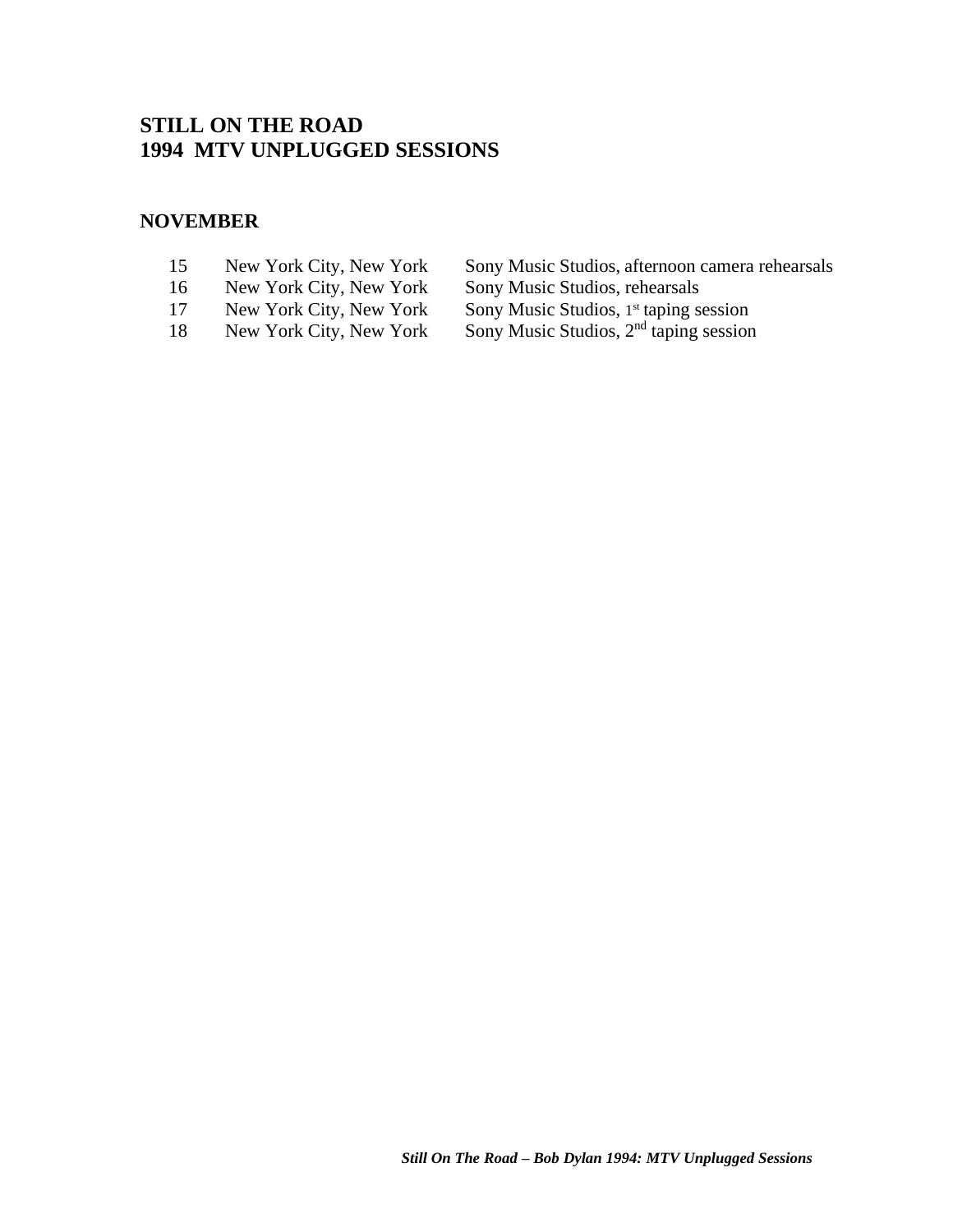## <span id="page-1-0"></span>**15755 Sony Music Studios New York City, New York 15 November 1994**

Afternoon camera rehearsals for MTV Unplugged taping sessions.

- *1. I Want You*
- *2. Tombstone Blues*
- *3. Tombstone Blues*
- *4. Tombstone Blues*
- *5. Tombstone Blues*
- *6. I Want You*
- *7. Don't Think Twice, It's All Right*
- *8. Desolation Row*
- *9. Hazel*
- *10. Everything Is Broken*
- *11. The Times They Are A-Changin'*
- *12. Love Minus Zero/No Limit*
- *13. Dignity*
- *14. With God On Our Side*

Bob Dylan (acoustic guitar), John Jackson (acoustic guitar), Brendan O'Brien (organ), Tony Garnier (bass), Winston Watson (drums & percussion).

1, 2, 6-14 Bob Dylan (vocal),

7, 9 Bob Dylan (harmonica).

1, 6, 9, 14 Bucky Baxter (pedal steel guitar)

2-5, 10, 13 Bucky Baxter (lap steel guitar)

7 Bucky Baxter (mandolin)

8, 12 Bucky Baxter (dobro)

*Notes* 3-5 instrumentals. Stereo TV and stereo PA recording, 60 minutes.

Session info updated 15 November 2014.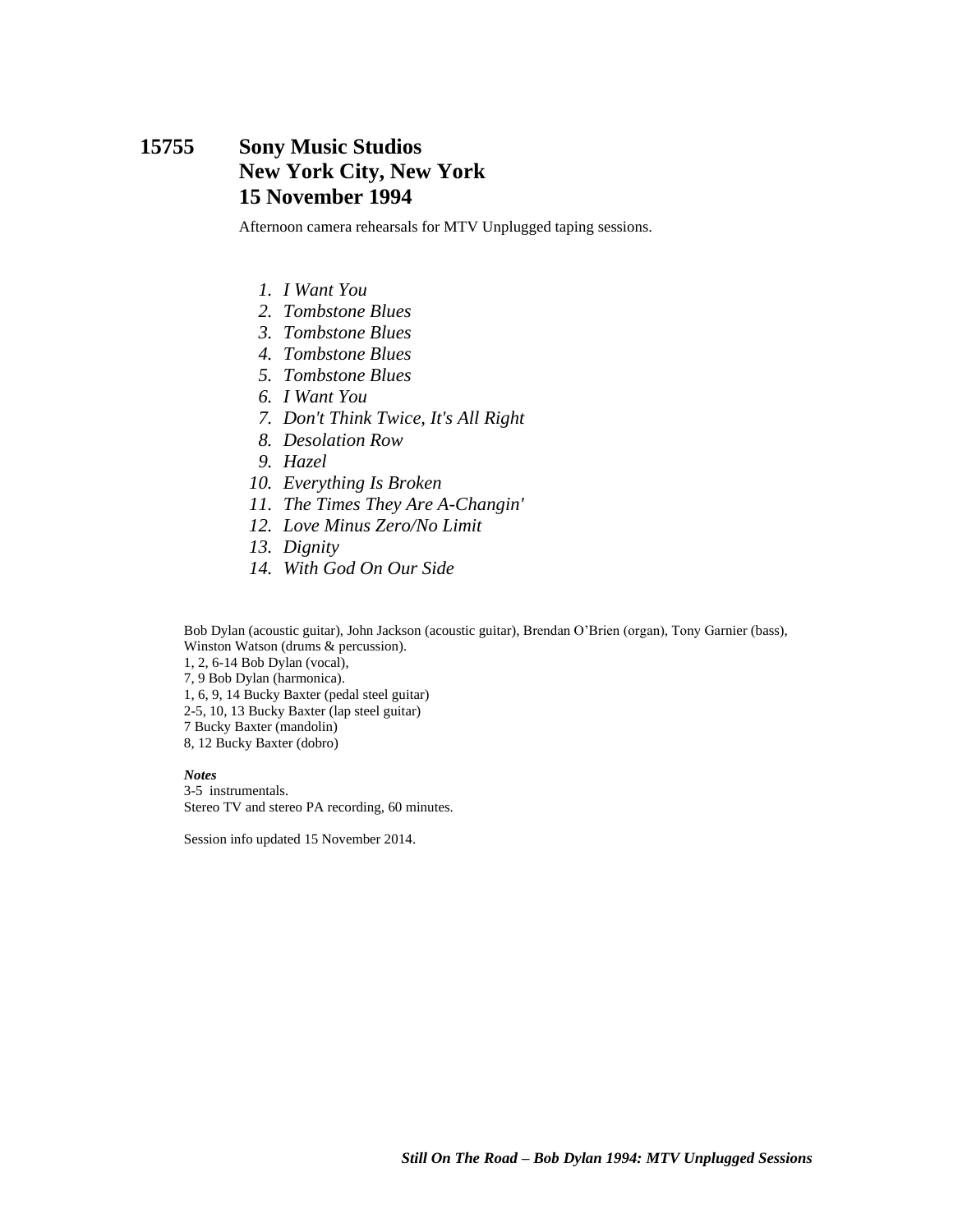## <span id="page-2-0"></span>**15760 Sony Music Studios New York City, New York 16 November 1994**

Rehearsals for MTV Unplugged taping sessions.

- *1. Absolutely Sweet Marie*
- *2. Don't Think Twice, It's All Right*
- *3. Desolation Row*
- *4. Tombstone Blues*
- *5. Hazel*
- *6. Everything Is Broken*
- *7. The Times They Are A-Changin'*
- *8. Love Minus Zero/No Limit*
- *9. Dignity*
- *10. With God On Our Side*
- *11. Dignity*
- *12. Dignity*
- *13. Dignity*
- *14. Dignity*
- *15. Desolation Row*
- *16. Knockin' On Heaven's Door*
- *17. Tombstone Blues*
- *18. I Pity The Poor Immigrant*
- *19. Shooting Star*
- *20. Tombstone Blues*

Bob Dylan (vocal & guitar), Bucky Baxter (pedal steel guitar & electric slide guitar), John Jackson (guitar), Brendan O'Brien (keyboards & guitar), Tony Garnier (bass), Winston Watson (drums & percussion).

*Note.* There is no circulating tape from these rehearsals (as of revision date).

Session info updated 15 March 1996.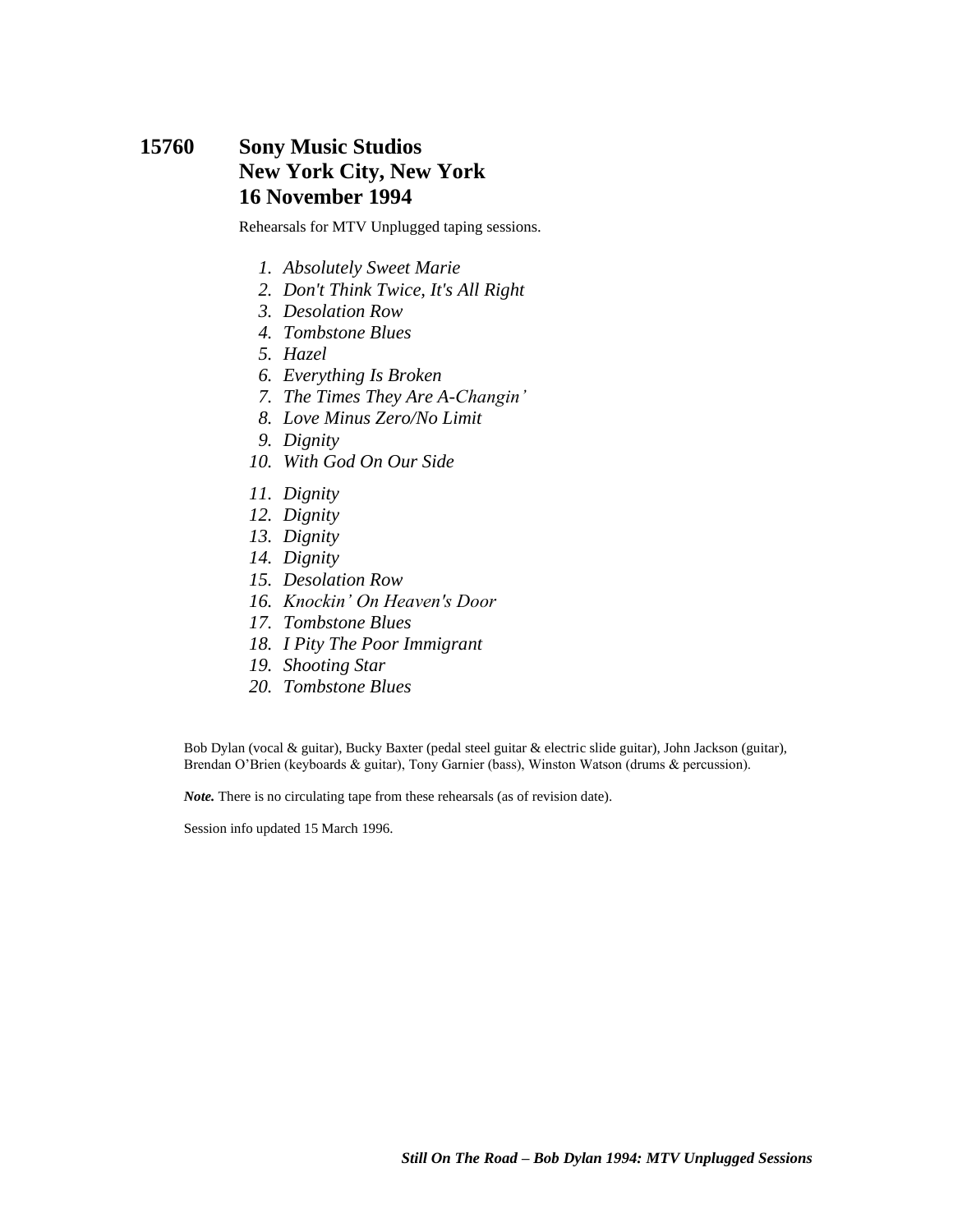## <span id="page-3-0"></span>**15770 Sony Music Studios New York City, New York 17 November 1994**

First MTV Unplugged taping session.

- *1. Tombstone Blues*
- *2. I Want You*
- *3. Don't Think Twice, It's All Right*
- *4. Desolation Row*
- *5. Hazel*
- *6. Everything Is Broken*
- *7. The Times They Are A-Changin'*
- *8. Love Minus Zero/No Limit*
- *9. Dignity*
- *10. With God On Our Side*

Bob Dylan (vocal & guitar), Bucky Baxter (pedal steel guitar & electric slide guitar), John Jackson (guitar), Brendan O'Brien (keyboards), Tony Garnier (bass), Winston Watson (drums & percussion).

3, 8 Bob Dylan harmonica.

#### *Notes*

- First live version of Hazel since The last Waltz concert, November 1976.
- First live Tombstone Blues since Slane, Ireland, 8 July 1984.

#### *Official releases*

1, 4, 8, 10 released on **MTV UNPLUGGED, Columbia 478 374 2 (CD)**, European version, 11 April 1995.

1, 4, 10 released on **MTV UNPLUGGED, Columbia 478 374 2 (CD)**, US version, 5 May 1995. 1, 4, 8, 10 released on **MTV UNPLUGGED, Columbia C2 6700 (LP)**, European version, 25 April 1995.

1, 4, 10 released on **MTV UNPLUGGED, Columbia C2 6700 (LP)**, US version, 25 April 1995. 1, 4, 8, 10 released on commercial video **MTV UNPLUGGED, SMV Enterprises 50 113 2**, 5 May 1995.

1, 4, 10 released in remastered versions on **MTV UNPLUGGED, Columbia 88691924312-39** as part of the CD box **THE COMPLETE ALBUM COLLECTION, VOL. ONE**, 5 November 2013.

Stereo PA recording, 65 minutes.

Session info updated 24 November 2013.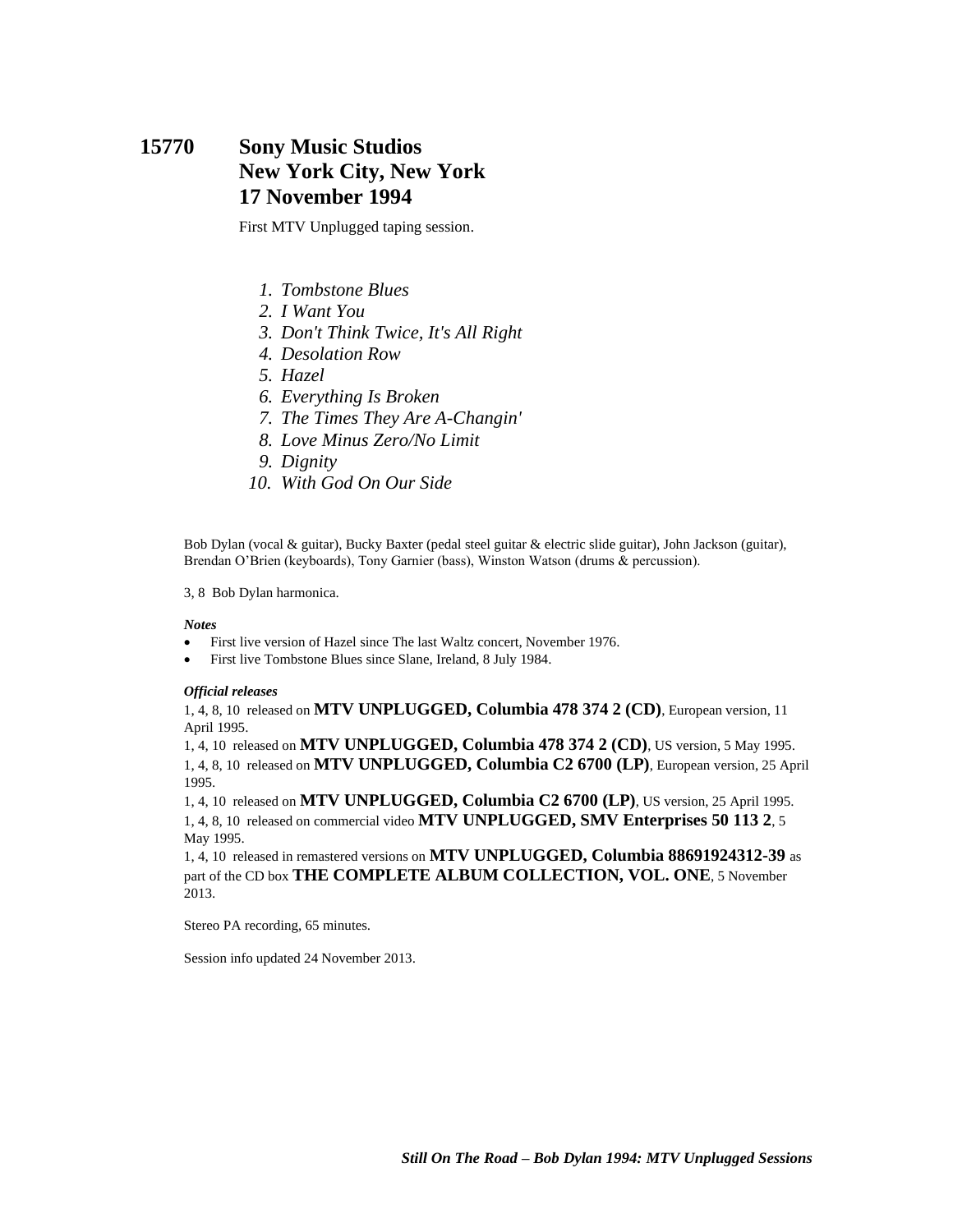## <span id="page-4-0"></span>**15780 Sony Music Studios New York City, New York 18 November 1994**

Second MTV Unplugged taping session.

- *1. Absolutely Sweet Marie*
- *2. Shooting Star*
- *3. All Along The Watchtower*
- *4. My Back Pages*
- *5. Rainy Day Women #12 & 35*
- *6. John Brown*
- *7. The Times They Are A-Changin'*
- *8. Dignity*
- *9. Knockin' On Heaven's Door*
- *10. Like A Rolling Stone*
- *11. Like A Rolling Stone* —
- *12. Tonight I'll Be Staying Here With You*
- *13. Tonight I'll Be Staying Here With You*
- *14. Desolation Row*
- *15. I Want You*

Bob Dylan (vocal & guitar), Bucky Baxter (pedal steel guitar & electric slide guitar), John Jackson (guitar), Brendan O'Brien (keyboards), Tony Garnier (bass), Winston Watson (drums & percussion).

2, 4, 9 Bob Dylan harmonica.

#### *BobTalk*

*We're gonna start this again, the band was way ahead of me* (laughs) [John Jackson protests: It wasn't the band! It wasn't!!] ... *and we have to tune these instruments too*. (after aborting *Like A Rolling Stone*).

#### *Official releases*

2, 3, 5–9, 10 (fragment), 11 released on **MTV UNPLUGGED, Columbia 478 374 2 (CD)**, 11 April 1995 in Europe and 5 May 1995 in US.

2, 3, 5–9, 10 (fragment), 11 released on commercial video **MTV UNPLUGGED, SMV Enterprises 50 113 2**, 5 May 1995.

2, 3, 5–9, 10 (fragment), 11 released on **MTV UNPLUGGED, Columbia C2 6700 (LP)**, 25 April 1995.

2, 3, 5–9, 10 (fragment), 11 released in remastered versions on **MTV UNPLUGGED, Columbia 88691924312-39** as part of the CD box **THE COMPLETE ALBUM COLLECTION, VOL.** 

**ONE**, 5 November 2013.

6, 8 released on CD single **Dignity (MTV UNPLUGGED), Columbia COL 661 400 2**, 11 April 1995.

Part of 8 (57 seconds) released on Interactive Music CD-ROM **Highway 61 Interactive, Columbia/Graphix Zone CDAC 085700**, February 1995.